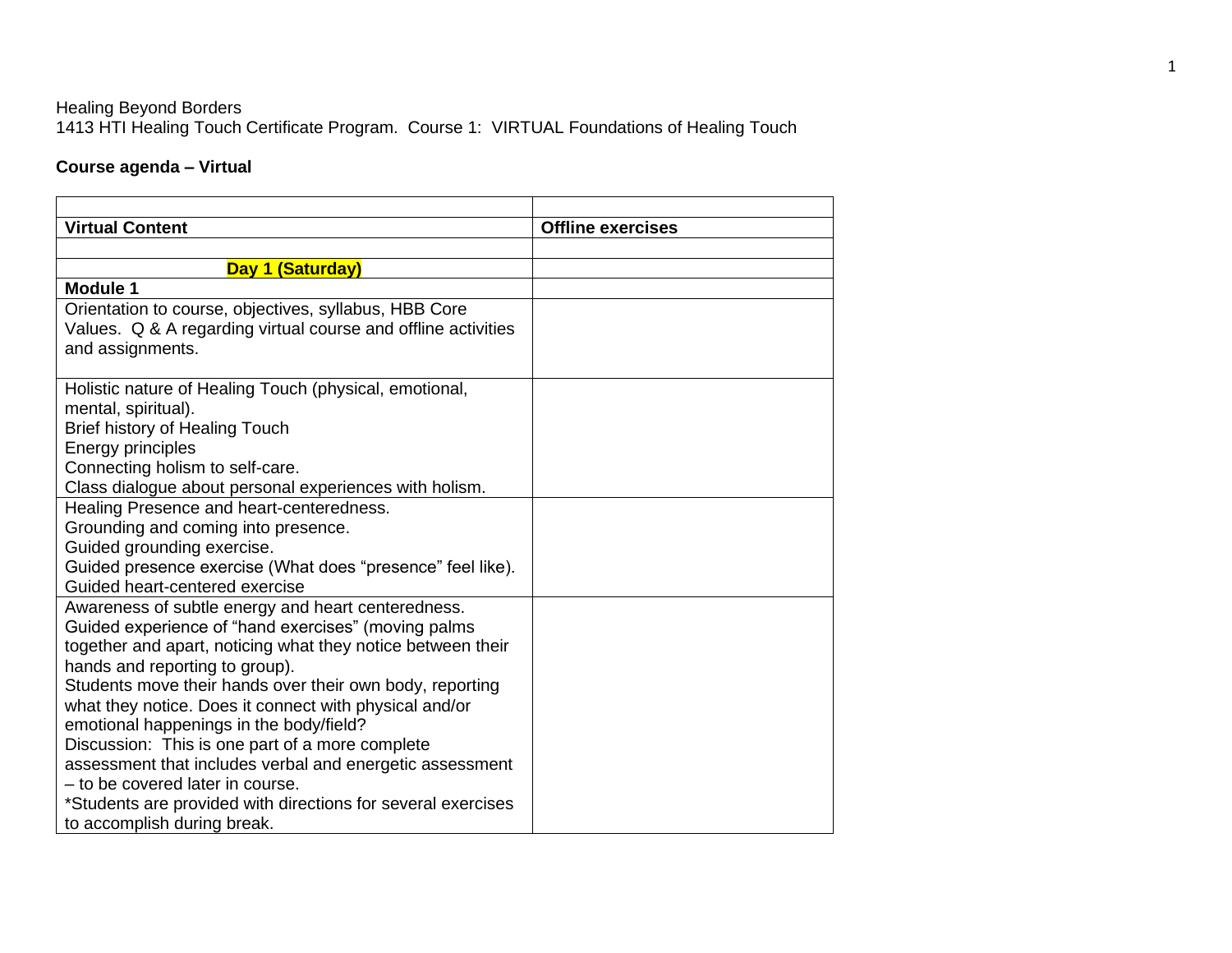| <b>Virtual Content</b>                                     | Offline exercises                                                      |
|------------------------------------------------------------|------------------------------------------------------------------------|
| <b>OFFLINE BREAK - 2 hours</b>                             | Practice grounding, presence, and                                      |
| Self-care, bathroom, stretch, nutrition time).             | heart-centeredness.                                                    |
|                                                            | Build awareness of subtle energy                                       |
|                                                            | through assessment of a variety of                                     |
|                                                            | living and non-living things. Utilizing                                |
|                                                            | hands and senses, assess a tree,                                       |
|                                                            | rock, paper, animal, another person.                                   |
|                                                            | Document what is noticed.                                              |
|                                                            | Note similarities and differences in                                   |
|                                                            | each assessment.                                                       |
|                                                            | What was this experience like for                                      |
|                                                            | you?                                                                   |
|                                                            | What senses were you aware of                                          |
|                                                            | activating?                                                            |
| <b>Module 2</b>                                            |                                                                        |
| Grounding and presence group meditation                    |                                                                        |
| Sharing of offline experiences via group discussion.       |                                                                        |
| Framework for a Healing Touch session.                     |                                                                        |
| Definition, discussion, demonstration.                     |                                                                        |
| Connect the Framework to sensing energy exercises they     |                                                                        |
| have done.                                                 |                                                                        |
| Demonstration, discussion and practice Practitioner        |                                                                        |
| Preparation, Assessment, Intervention (Field Repatterning) |                                                                        |
| and Evaluation. Students practice on themselves, reporting |                                                                        |
| what they notice.                                          |                                                                        |
| Beginning dialogue about importance of self-care for       |                                                                        |
| physical, emotional, mental, and spiritual health and      |                                                                        |
| wholeness<br><b>OFFLINE BREAK</b>                          |                                                                        |
|                                                            | Following all steps of the Framework                                   |
|                                                            | for Healing Touch session, use Field                                   |
|                                                            | Repatterning intervention with 2<br>different people or living things. |
|                                                            | Set up a portfolio with reflective                                     |
|                                                            | reports on these experiences                                           |
|                                                            | (reflection before action, in action                                   |
|                                                            | and after action).                                                     |
|                                                            | Keep written track of daily self-care                                  |
|                                                            | activities you do over the course                                      |
|                                                            | period. Be prepared to share                                           |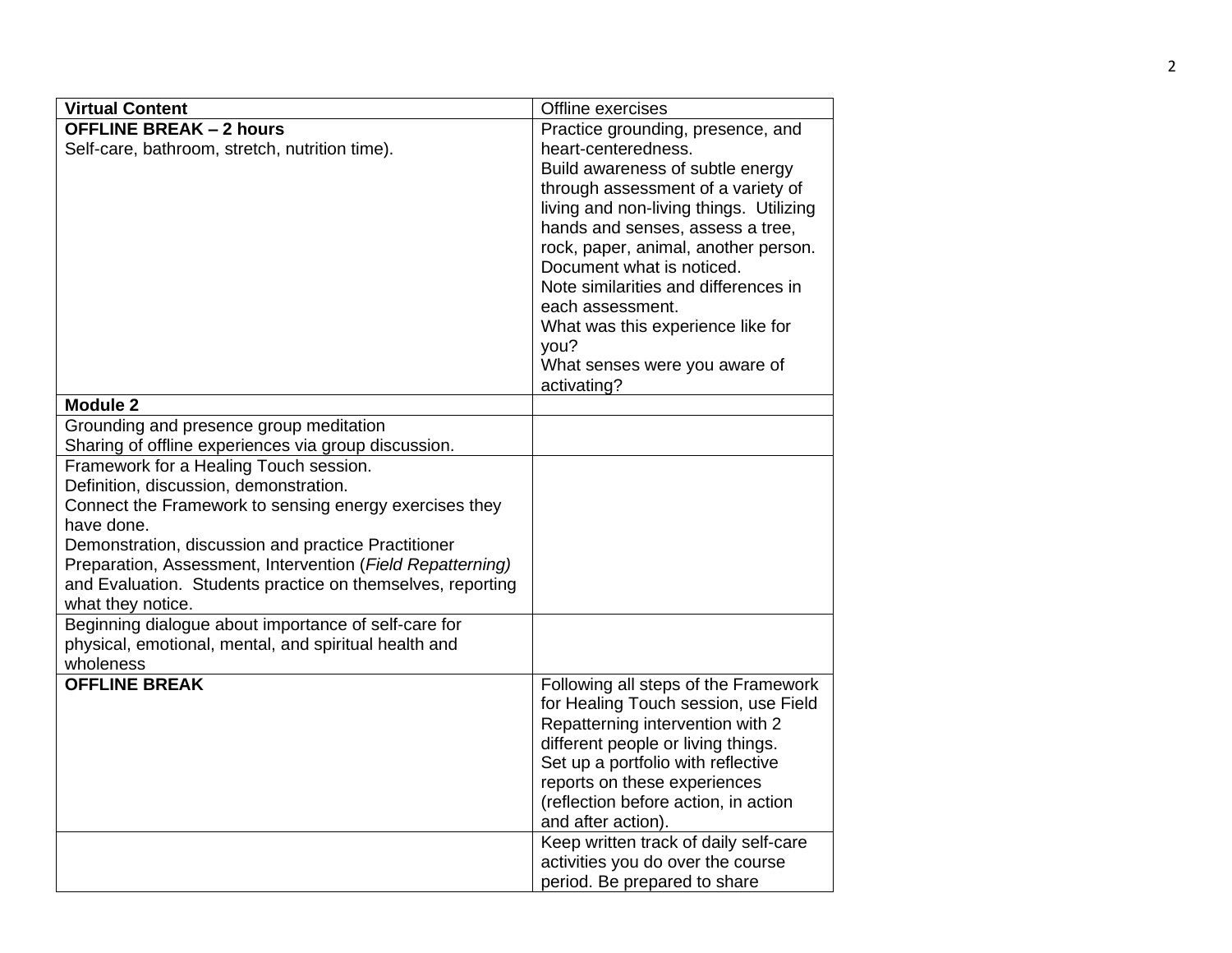|                                                                                                                                                                                                                                                                                         | experiences during last online                                                                                                                                                            |
|-----------------------------------------------------------------------------------------------------------------------------------------------------------------------------------------------------------------------------------------------------------------------------------------|-------------------------------------------------------------------------------------------------------------------------------------------------------------------------------------------|
|                                                                                                                                                                                                                                                                                         | session of course (Module 8).                                                                                                                                                             |
| <b>Virtual Content</b>                                                                                                                                                                                                                                                                  | <b>Offline exercises</b>                                                                                                                                                                  |
| Day 2 (Sunday)                                                                                                                                                                                                                                                                          |                                                                                                                                                                                           |
| <b>Module 3</b>                                                                                                                                                                                                                                                                         |                                                                                                                                                                                           |
| Grounding and centering group meditation<br>Students share offline homework experiences via group<br>dialogue                                                                                                                                                                           |                                                                                                                                                                                           |
| Discussion and demonstration of Human Energy Field -7<br>layers.<br>Students practice hand scanning their own field: scan when<br>grounded, experiencing a strong thought of emotion, and<br>again when grounded.<br>Group dialogue and sharing of experience, questions and<br>answers |                                                                                                                                                                                           |
| Description, demonstration, discussion, practice and<br>debriefing of intervention - Modified Mesmeric Clearing.<br>Students practice technique for themselves.<br>Group sharing and dialogue about experience.                                                                         |                                                                                                                                                                                           |
| <b>OFFLINE BREAK - 2 hours</b>                                                                                                                                                                                                                                                          | Choose 3 items and note and<br>describe in writing energy around:<br>plant, tree, 2 or more people,<br>yourself when feeling 3 different<br>emotions (happy, sad, angry, sick,<br>tired). |
| Module 4                                                                                                                                                                                                                                                                                |                                                                                                                                                                                           |
| Grounding and heart-centered group meditation.<br>Sharing of offline experiences via group dialogue.                                                                                                                                                                                    |                                                                                                                                                                                           |
| Discussion, demonstration of energy centers/chakras.<br>Students practice with pendulum evaluating their own<br>chakras.                                                                                                                                                                |                                                                                                                                                                                           |
| Description, demonstration, discussion, and practice<br>intervention - Chakra Connection.<br>Voice guided by Instructor, Students practice Chakra<br>Connection for self.<br>Group sharing/dialogue about their experience                                                              |                                                                                                                                                                                           |
| <b>OFFLINE BREAK</b>                                                                                                                                                                                                                                                                    | Using a pendulum, students check<br>their own chakras while calm and                                                                                                                      |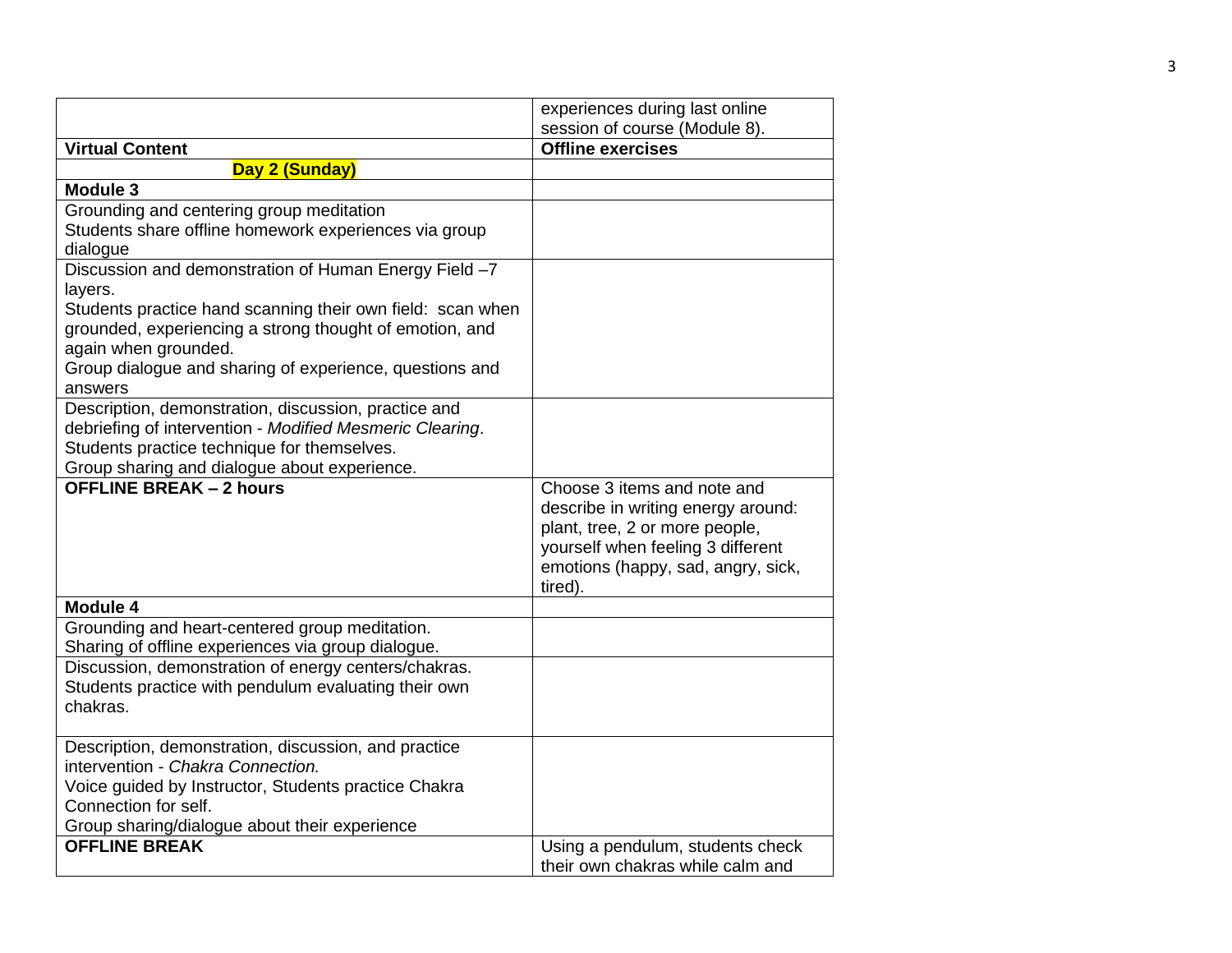|                                                                 | while experiencing 3 different          |
|-----------------------------------------------------------------|-----------------------------------------|
|                                                                 | emotions and/or thoughts.               |
|                                                                 | Students assess 5 foods (fresh          |
|                                                                 | foods, processed foods, frozen food,    |
|                                                                 | candy, etc. and reflect in writing on   |
|                                                                 | their findings.                         |
|                                                                 | Students use Chakra Connection for      |
|                                                                 | their self-care, and reflect in writing |
|                                                                 | on their findings.                      |
|                                                                 | Student use Framework for Healing       |
|                                                                 | Touch; Assess energy field and          |
|                                                                 | chakras of another person using         |
|                                                                 | hand scan and pendulum. Practice        |
|                                                                 | Modified Mesmeric Clearing with 2       |
|                                                                 | people.                                 |
|                                                                 | Reflect in writing these experiences    |
| <b>Virtual Content</b>                                          | <b>Offline exercises</b>                |
| Day 3-Wednesday Evening Class                                   |                                         |
| Module 5                                                        |                                         |
| Grounding and heart-centered group meditation.                  |                                         |
| Sharing of offline practice and experiences via group           |                                         |
| discussion.                                                     |                                         |
| Definition, discussion demonstration and practice of Laser      |                                         |
| and Siphon (pain management techniques).                        |                                         |
| Students practice techniques on self.                           |                                         |
| Group dialogue and sharing of experiences                       |                                         |
| Definition, demonstration, practice of Clinical Applications of |                                         |
| Healing Touch including: Headache management, head              |                                         |
| trauma, energy leaks.                                           |                                         |
| Students practice on self.                                      |                                         |
| Dialogue and group sharing of experiences.                      |                                         |
| Dialogue, questions and answers, discussion about content       |                                         |
| thus far in this class                                          |                                         |
| <b>OFFLINE BREAK</b>                                            | Using Framework for Healing Touch,      |
|                                                                 | apply pain management techniques        |
|                                                                 | and/or headache intervention            |
|                                                                 | techniques with 3 people.               |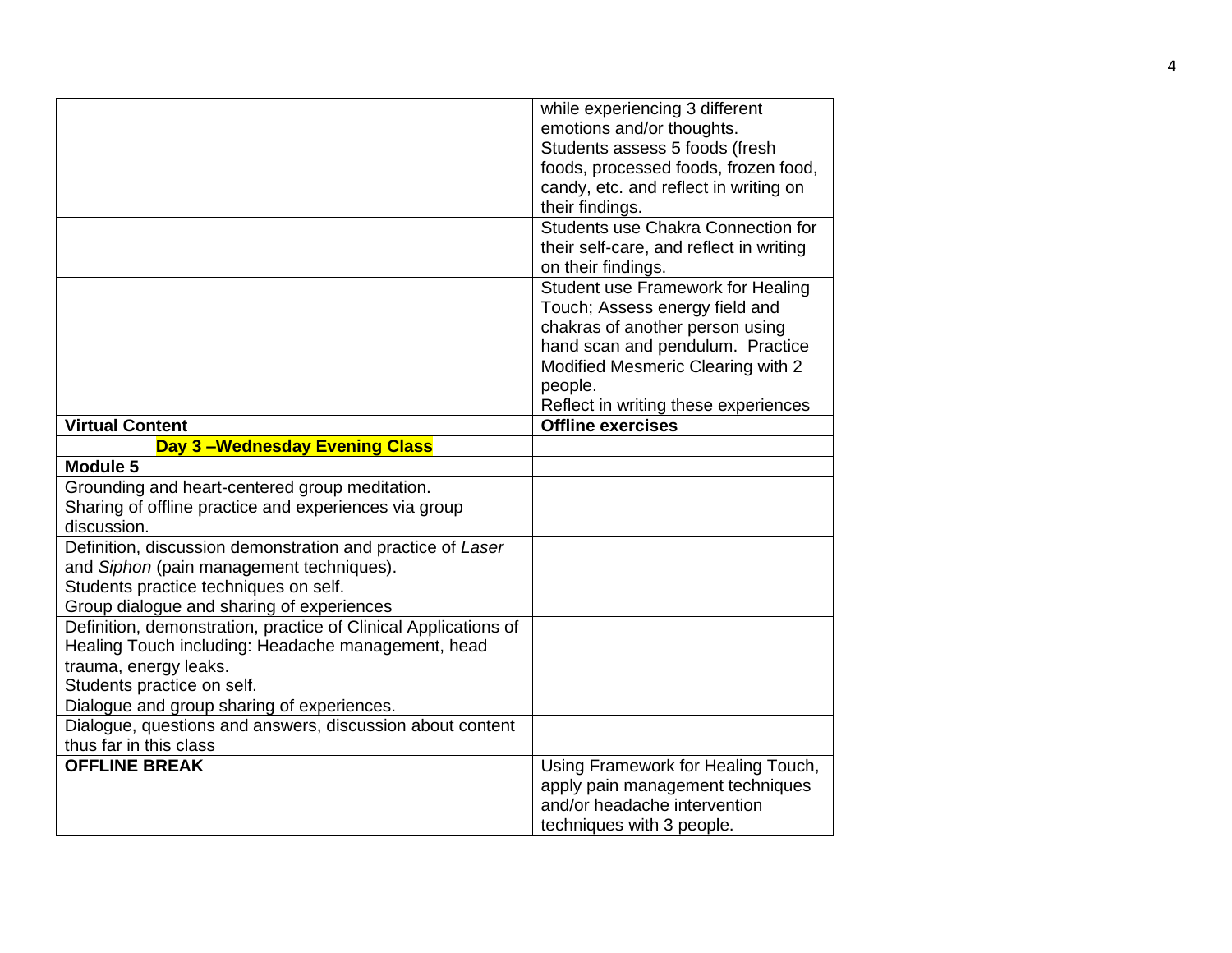| <b>Virtual Content</b>                                          | <b>Offline exercises</b>             |
|-----------------------------------------------------------------|--------------------------------------|
| Day 4. Saturday                                                 |                                      |
| Module 6                                                        |                                      |
| Grounding and centering meditation.                             |                                      |
| Group sharing and dialogue as students share offline            |                                      |
| homework experiences.                                           |                                      |
| Definition, demonstration, practice of technique Noel's Mind    |                                      |
| Clearing.                                                       |                                      |
| Students practice technique on self, voice guided by            |                                      |
| Instructor.                                                     |                                      |
| Group dialogue and sharing of experience.                       |                                      |
| Instructor voice guides Noel's Mind Clearing for students       |                                      |
| who work with each other (paired up by Instructor).             |                                      |
| Introduce the concepts of applying the Framework for a          |                                      |
| Healing Touch session to distant/remote healing to connect      |                                      |
| with another person at a distance with the intention of         |                                      |
| facilitating healing. Dialogue                                  |                                      |
| <b>OFFLINE BREAK - 2 Hours.</b>                                 | Using the Framework for Healing      |
|                                                                 | Touch, practice Noel's Mind Clearing |
|                                                                 | for self. Using the Framework for    |
|                                                                 | Healing Touch, Field Repatterning    |
|                                                                 | and/or Modified Mesmeric Clearing    |
|                                                                 | with a family member or friend.      |
|                                                                 | Write a reflective statement about   |
|                                                                 | experience/findings.                 |
| <b>Module 7</b>                                                 |                                      |
| Grounding and heart-centered meditation.                        |                                      |
| Students share offline experiences in group dialogue.           |                                      |
| Description, including value of sharing unconditional love,     |                                      |
| and direction for Heart-to-Heart meditation. Instructor pairs   |                                      |
| students for exercise, voice guiding initial instructions, then |                                      |
| allowing the flow of unconditional love between the pairs of    |                                      |
| students.                                                       |                                      |
| Group dialogue and sharing about experience.                    |                                      |
| Definition, demonstration, discussion of technique Chakra       |                                      |
| Spread.                                                         |                                      |
| Student are paired up, and exchange Chakra Spread with          |                                      |
| their partner.                                                  |                                      |
| Group dialogue and sharing about experience                     |                                      |